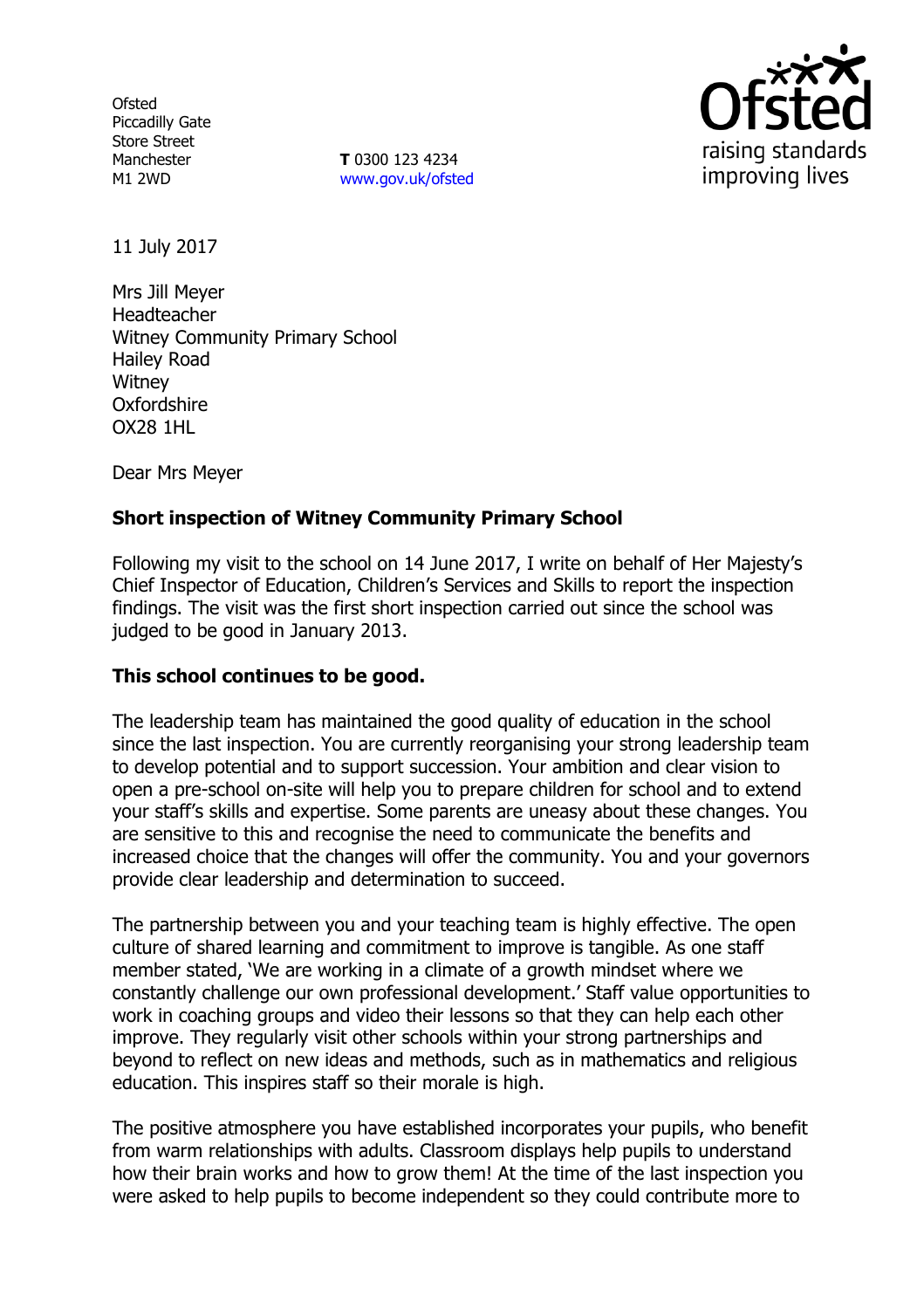

their lessons. You have clearly achieved this. Year 3 pupils ended their assembly singing with gusto about the benefits of this 'can-do' attitude. The school's mascot, Yeti, helps younger pupils to approach new problems. It promotes an 'I cannot do it yet!' attitude which motivates them to develop resilience. Behaviour and conduct around the school is extremely good. Sport promotes this well. Pupils compete regularly, demonstrate sportsmanship and praise each other's determination. Some of them bubbled with excitement about a Year 3 and 4 basketball competition; others built physical and emotional stamina when running the daily mile.

You have sustained good outcomes for pupils. You continue to prepare most children well for Year 1 by the end of the early years. Results of the phonics screening check in Year 1 have remained above or in line with those seen nationally. Your improvement work at key stage 1 secured strong outcomes for pupils in 2016, including disadvantaged pupils. You are ambitious for more and recognise that, despite improved teaching, progress is slower at key stage 2. Less effective teaching in the past led to gaps in pupils' knowledge, which teachers are now addressing well. Some pupils are catching up quickly. You are sensitive to pupils', especially some girls', anxieties to master mathematics. Your leaders are forging ahead to overcome this.

The curriculum on offer is broad and rich. A typical parent view was, 'There is always something new and interesting for the children, keeping them enthused and engaged.' Another acknowledged that these opportunities are 'so valuable in making them well-rounded individuals'. I shared these sentiments when I visited. Science, technology, engineering and mathematics ambassadors from the local university ignite older pupils' scientific aspirations well. A pupil glowed with pride at the honour of his experiment representing the school in a local science competition. A visit by the touring planetarium earlier in the week had inspired a pupil to raise a thoughtful enquiry in her passport, reflecting, 'Will the sun die some day?' Pupils said they appreciate these visits which make them think hard about things.

Pupils and parents said that this school is at the heart of the community. I would agree. During the inspection Year 2 pupils visited a local residential home to sing to residents and pre-school children visited the school. Everyone was excited about the forthcoming den-making day when they would be raising money for Save the Children. Recalling the pupils' organisation of Red Nose Day, a school council representative told me that pupils want to make a difference to others.

# **Safeguarding is effective.**

Senior leaders and governors conduct checks on safeguarding training and monitor regularly so that they know how well the curriculum prepares their pupils to keep safe. Staff are knowledgeable and vigilant about risks. This collaborative culture of safety continues to ensure timely intervention, reporting and productive partnership with specialist agencies. The special educational needs coordinator is highly respected for her work in the locality and supports other schools. Leaders are tenacious about ensuring referrals are followed up and the most vulnerable pupils in the school are supported well.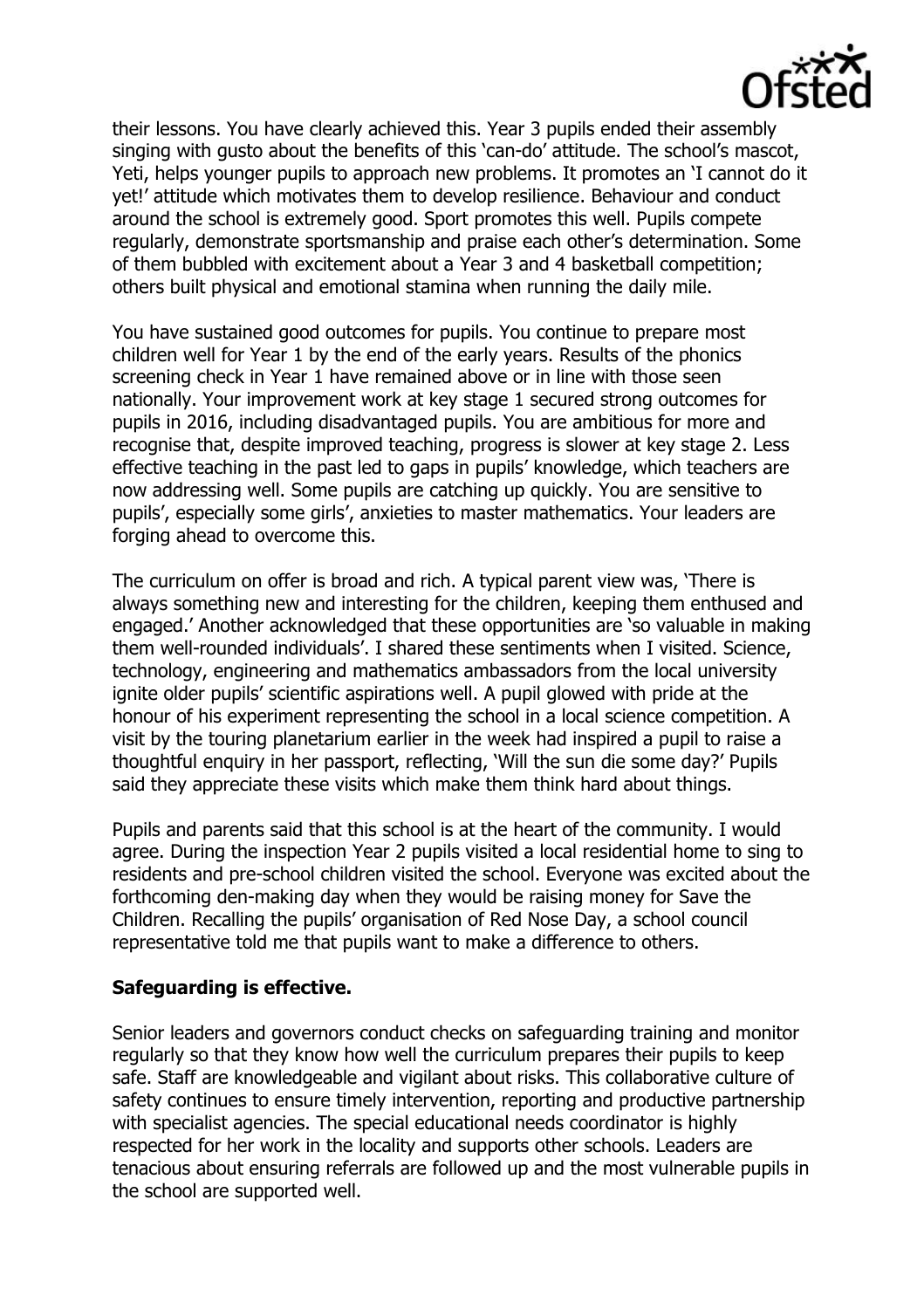

Pupils who spoke with me said they felt safe. They praised adults for quickly picking up on rare concerns. They understand the risks of using the internet and explained confidently why it is important not to give information out online. Some of the older pupils use social media regularly but are well aware of the rules to determine their conduct. They described a secure understanding of issues such as racism and homophobia and acknowledged the harm of name-calling. Regular opportunities to visit mosques, local churches and to listen to religious leaders (developed well since the previous inspection) have secured a strong ethos of respect among pupils. As one pupil commented, 'No matter what religion, don't assume because you are different you're right'.

# **Inspection findings**

- During this inspection, you accompanied me as I looked at: key stage 2 pupils' progress, particularly in mathematics; the attainment of the most able pupils in the early years; how well the school is securing improved teaching; the effectiveness of subject leaders; and the accuracy of leaders' self-evaluation.
- Staff and leaders know pupils well. New tracking systems hold teachers to account to raise pupils' attainment through performance meetings. Teachers use assessment information effectively to deliver a range of swift interventions in class to ensure pupils falling behind make faster progress. These 'mop ups' are frequently evaluated. Pupils are fully involved. They readily ask for more help if they need it. Other interventions are regularly scheduled. For example, we observed a group of Year 3 pupils rehearsing fluency in spelling. Most pupils catch up well to attain expected standards but some middle-attaining pupils do not progress as quickly to achieve beyond these.
- This is apparent in the early years where children are ably supported to attain the expected good level of development, many from low starting points, but a few of them should attain more. Motivating characters such as 'Tryatops' and 'Stickasauros' help children to be self-confident and to manage their feelings successfully. Inspiring tasks, such as growing potatoes and wheat, help pupils to learn new things. However, the proportions of children who exceed expectations across the areas of learning are variable. Adults do not monitor this well enough. We agreed that these children do not achieve as well as others nationally, in particular in reading and writing. New mathematical resources and improved teacher modelling are ensuring that these children now achieve well in number.
- The quality of teaching in mathematics has improved across the school. High investment in training has secured improved subject knowledge and questioning skills. Your leaders guide staff skilfully. Pupils across the school engage enthusiastically in rich discussion. Our joint visits to classrooms confirmed that pupils are becoming more competent at reasoning in mathematics. You have created more opportunities for them to apply these skills across the curriculum, so that they deepen their understanding. I saw this in the way Year 5 pupils interpreted a pie chart and were expertly supported to build on each other's ideas and spot misconceptions. Pupils appreciate the school's chosen structure of 'Do it, challenge it, solve it' which helps them to reason well.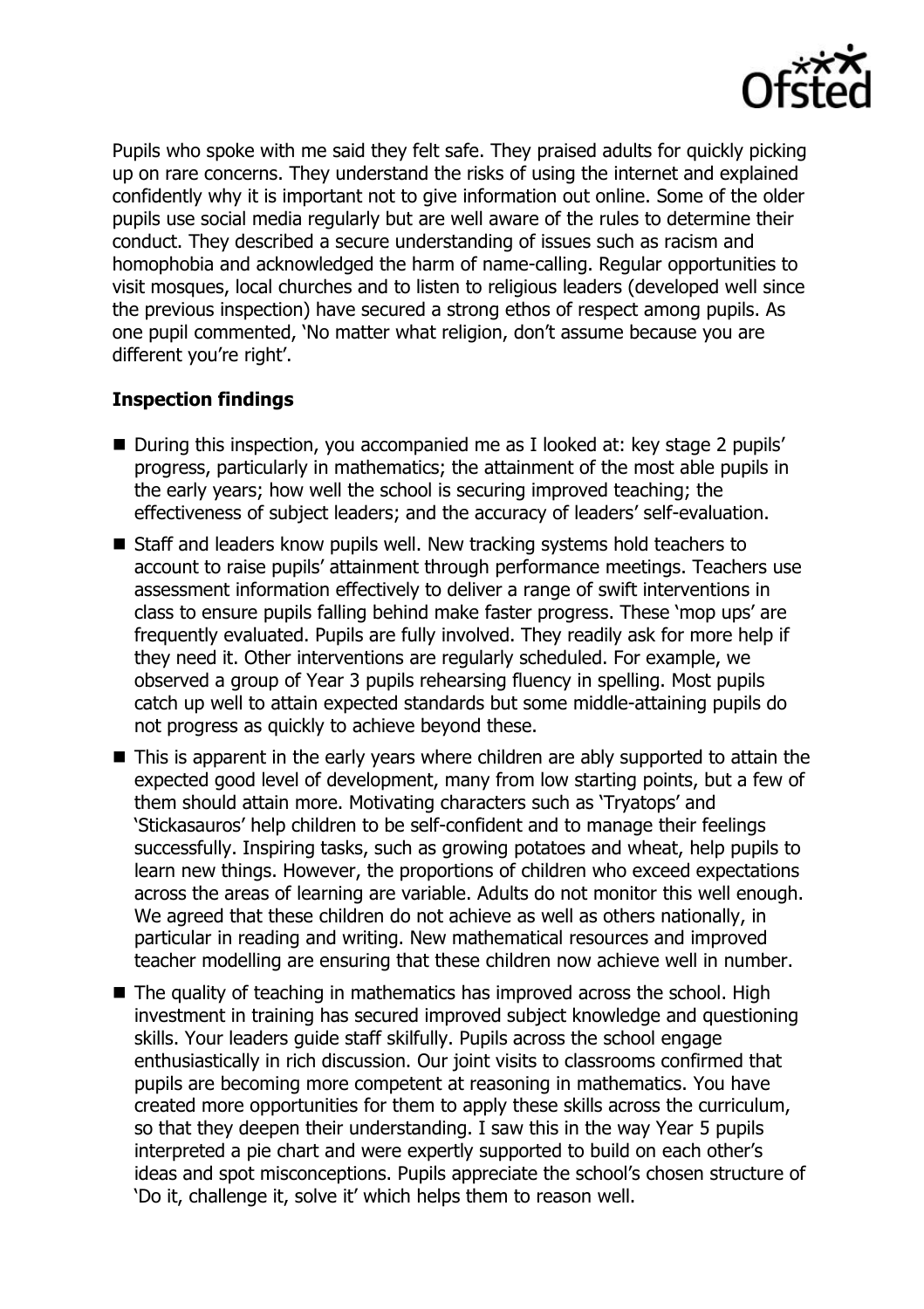

- Likewise in English, actions to improve the teaching of spelling and the technical aspects of writing are improving standards. Pupils' work reflects increasing accuracy. Reviewing these together it was clear that you have strengthened your guidance and systems for giving feedback to pupils. Some pupils conducted a survey into teachers' marking and how this could help them better; teachers are responding well. Pupils appreciate motivating opportunities to write so that attitudes to writing are positive. For example, Year 6 pupils honed their persuasive writing skills when presenting in role as a Victorian judge a wellstructured debate, in front of their teacher.
- Reading is promoted everywhere. 'Extreme reading' displays promote reading beyond school. One pupil had reflected on the similarity of a family visit to the butterfly house at Blenheim Palace to the story 'Mr Grumpy's outing'! Your successful reading outcomes by the end of key stage 1 show that you have not been complacent. More still needs to be done. Some of the older pupils do not make strong progress. We agreed that some pupils are capable of more and could be pushed on more quickly. This was illustrated in a class when pupils did not reshape their answers in a comprehension task quickly enough to deepen their initial response.
- You have built a knowledgeable and motivated team of middle leaders, some of whom are new to post. Middle leaders provide guidance to staff, but recognise the need to extend their subject-focused support further so that learning across the school sustains a strong impetus to improve. It is clear that pupils have plenty of opportunities to write across the curriculum.
- Another line of enquiry was to check out leaders' capacity to improve on the good outcomes at the end of key stage 1, and the quality of their self-evaluation. Your high expectations influence all levels. However, sometimes leaders' views are inflated and improvement plans do not sharply focus all staff's attention on the progress pupils make from their starting points. Leaders do not always focus enough on how well the school performs compared with others nationally to shape their evaluation of all aspects of the school.

# **Next steps for the school**

Leaders and those responsible for governance should ensure that:

- leaders keep a sharper eye on key stage 2 pupils' achievement so that more of them progress well when compared with other pupils nationally
- $\blacksquare$  those pupils capable of exceeding expectations in the early years attain highly across the areas of learning
- middle leaders build on their current work to check on the quality of teaching in their subject areas so that attainment continues to rise.

I am copying this letter to the chair of the governing body, the regional schools